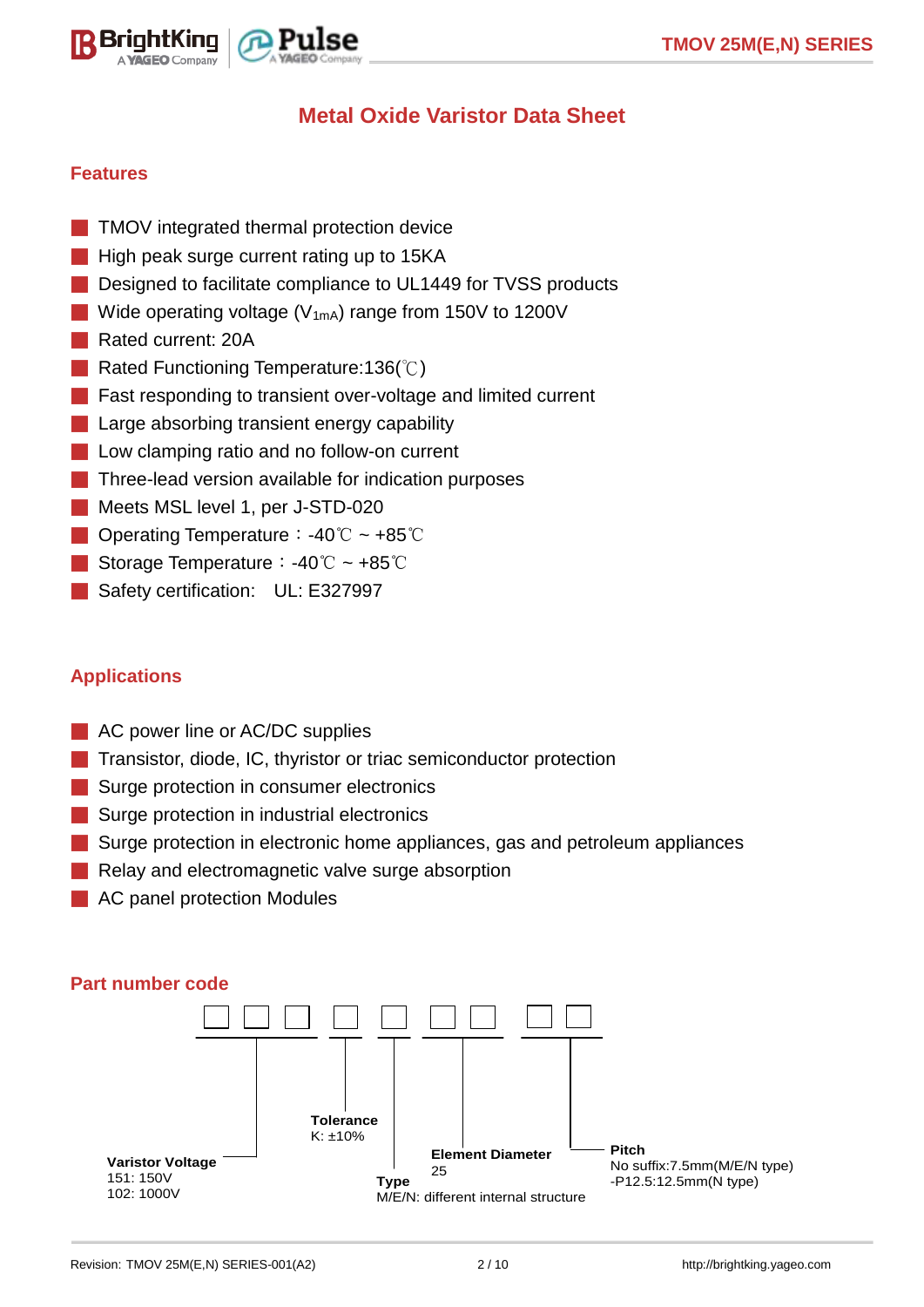



#### **Lead configurations and application examples**

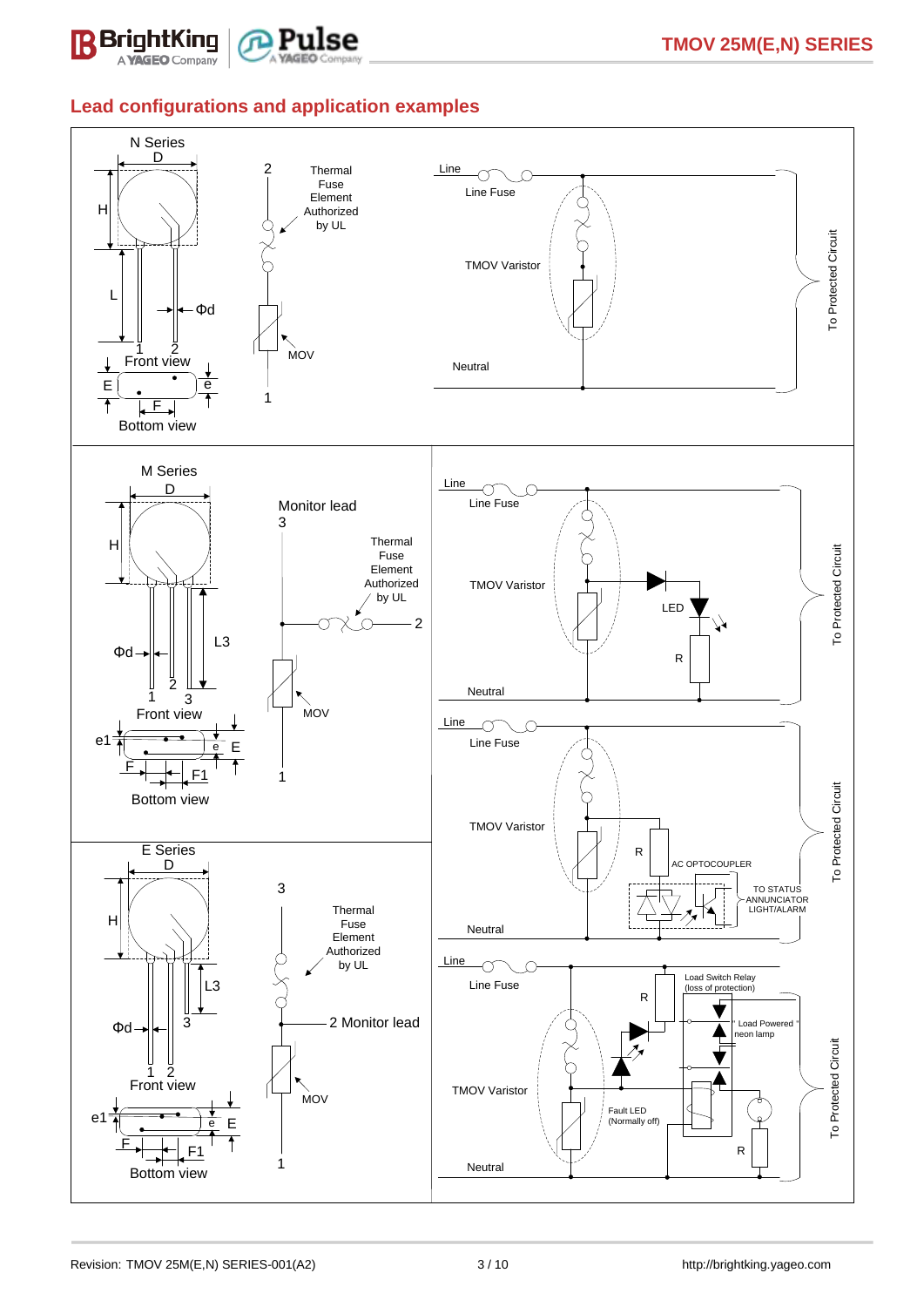



## **Dimensions**

| Symbol              |                    | BK'S M/E/N Varistor |                         |       |  |  |  |
|---------------------|--------------------|---------------------|-------------------------|-------|--|--|--|
|                     |                    | Unit: mm            |                         |       |  |  |  |
|                     |                    | <b>25M</b>          | 25E                     | 25N   |  |  |  |
|                     | $D$ (max.)         | 29.0                | 29.0                    | 29.0  |  |  |  |
| $H$ (max.)          |                    | 32.0                | 32.0                    | 32.0  |  |  |  |
|                     | $F(\pm 1.0)$       | $7.5$               | 12.5<br>12.5<br>$7.5\,$ |       |  |  |  |
| $F1 (\pm 1.0)$      |                    | 5.0                 | 6.5<br>$5.0\,$          |       |  |  |  |
|                     | 151K~391K          | 3.8                 | 3.8                     | 3.8   |  |  |  |
| ${\bf e}$           | 431K~621K          | 5.5                 | 5.5                     | 5.5   |  |  |  |
| Max.                | 681K~911K          | 7.8                 | 7.8                     | $7.8$ |  |  |  |
|                     | 102K~122K          | 10.0                | 10.0                    | 10.0  |  |  |  |
|                     | 151K~391K          |                     |                         |       |  |  |  |
|                     | 431K~621K          |                     |                         |       |  |  |  |
| e1                  | 681K~911K          | $2.3 + 1.0$         | $2.3 + 1.0$             |       |  |  |  |
|                     | 102K~122K          |                     |                         |       |  |  |  |
| $\mathsf E$<br>Max. | 151K~391K          | 11.8                | 11.8                    | 11.8  |  |  |  |
|                     | 431K~621K          | 13.5                | 13.5                    | 13.5  |  |  |  |
|                     | 681K~911K          | 15.8                | 15.8                    | 15.8  |  |  |  |
|                     | 102K~122K          | 18.0                | 18.0                    | 18.0  |  |  |  |
| $L$ (min.)          |                    | 20.0                | 20.0                    | 20.0  |  |  |  |
|                     | $L3$ (min.)        | $10.0$              | 10.0<br>۰               |       |  |  |  |
|                     | $\Phi d(\pm 0.05)$ | $1.0\,$             |                         |       |  |  |  |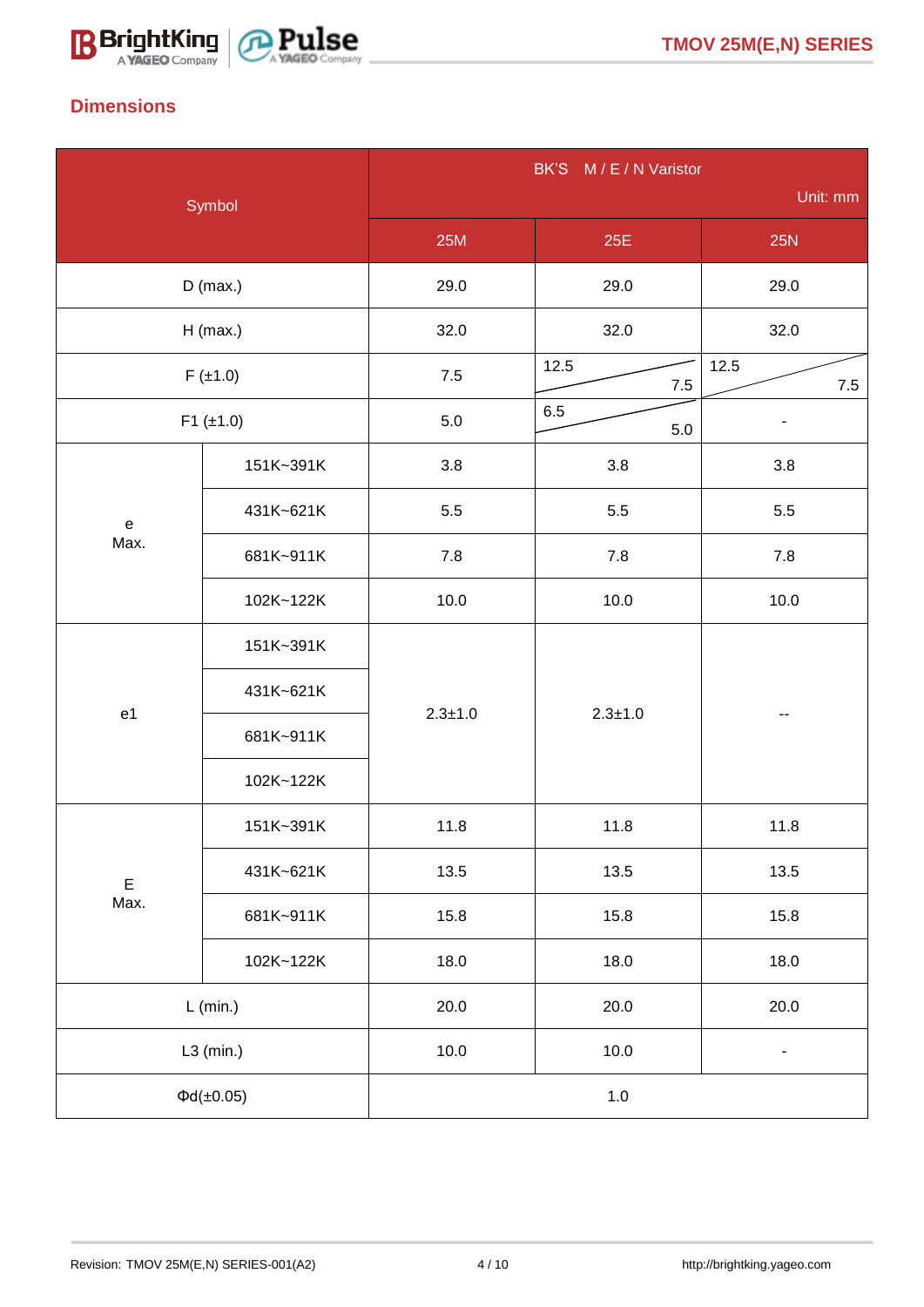



## **Electrical characteristics**

| Part                         | <b>Maximum</b><br>Allowable<br>Voltage |             | Varistor<br>Voltage | <b>Maximum</b><br>Clamping<br>Voltage |          | <b>Maximum</b><br><b>Peak Current</b><br>$(8/20\mu s)$ |       | <b>Maximum</b><br>Energy<br>(Joule) |      | Rated<br>Power | <b>Typical</b><br>Capacitance<br>(Reference) |
|------------------------------|----------------------------------------|-------------|---------------------|---------------------------------------|----------|--------------------------------------------------------|-------|-------------------------------------|------|----------------|----------------------------------------------|
| <b>Number</b><br>$V_{AC}(V)$ |                                        | $V_{DC}(V)$ | $V_{1mA}(V)$        | $I_P(A)$                              | $V_C(V)$ | 1 time<br>2 times<br>(A)                               |       | 10/100<br>0 <sub>µ</sub>            | 2ms  | (W)            | @1KHz (pf)                                   |
| 151KM(E,N)25                 | 95                                     | 125         | $150(135 - 165)$    | 250<br>15000<br>150                   |          | 12000                                                  | 160   | 105                                 | 1.20 | 4300           |                                              |
| 181KM(E,N)25                 | 115                                    | 150         | 180(162~198)        | 150                                   | 300      | 15000                                                  | 12000 | 175                                 | 120  | 1.20           | 3500                                         |
| 201KM(E,N)25                 | 130                                    | 170         | 200(185~225)        | 150                                   | 340      | 15000                                                  | 12000 | 210                                 | 150  | 1.20           | 3200                                         |
| 221KM(E,N)25                 | 140                                    | 180         | 220(198~242)        | 150                                   | 365      | 15000                                                  | 12000 | 230                                 | 165  | 1.20           | 2900                                         |
| 241KM(E,N)25                 | 150                                    | 200         | 240(216~264)        | 150                                   | 395      | 15000                                                  | 12000 | 255                                 | 180  | 1.20           | 2650                                         |
| 271KM(E,N)25                 | 175                                    | 225         | 270(243~297)        | 150                                   | 455      | 15000                                                  | 12000 | 285                                 | 205  | 1.20           | 2400                                         |
| 301KM(E,N)25                 | 190                                    | 250         | 300(270~330)        | 150                                   | 500      | 15000                                                  | 12000 | 310                                 | 220  | 1.20           | 2100                                         |
| 331KM(E,N)25                 | 210                                    | 275         | 330(297~363)        | 150                                   | 550      | 15000                                                  | 12000 | 325                                 | 231  | 1.20           | 1900                                         |
| 361KM(E,N)25                 | 230                                    | 300         | 360(324~396)        | 150                                   | 595      | 15000                                                  | 12000 | 340                                 | 240  | 1.20           | 1750                                         |
| 391KM(E,N)25                 | 250                                    | 320         | 390(351~429)        | 150                                   | 650      | 15000                                                  | 12000 | 360                                 | 250  | 1.20           | 1600                                         |
| 431KM(E,N)25                 | 275                                    | 350         | 430(387~473)        | 150                                   | 710      | 15000                                                  | 12000 | 440                                 | 310  | 1.20           | 1500                                         |
| 471KM(E,N)25                 | 300                                    | 385         | 470(423~517)        | 150                                   | 775      | 15000                                                  | 12000 | 490                                 | 345  | 1.20           | 1400                                         |
| 511KM(E,N)25                 | 320                                    | 415         | 510(459~561)        | 150                                   | 845      | 15000                                                  | 12000 | 530                                 | 370  | 1.20           | 1250                                         |
| 561KM(E,N)25                 | 350                                    | 460         | 560(504~616)        | 150                                   | 920      | 15000                                                  | 12000 | 560                                 | 390  | 1.20           | 1150                                         |
| 621KM(E,N)25                 | 385                                    | 505         | 620(558~682)        | 150                                   | 1025     | 15000                                                  | 12000 | 590                                 | 410  | 1.20           | 1050                                         |
| 681KM(E,N)25                 | 420                                    | 560         | 680(612~748)        | 150                                   | 1120     | 15000                                                  | 12000 | 620                                 | 430  | 1.20           | 950                                          |
| 751KM(E,N)25                 | 460                                    | 615         | 750(675~825)        | 150                                   | 1240     | 15000                                                  | 12000 | 630                                 | 440  | 1.20           | 850                                          |
| 781KM(E,N)25                 | 485                                    | 640         | 780(702~858)        | 150                                   | 1290     | 15000                                                  | 12000 | 675                                 | 470  | 1.20           | 800                                          |
| 821KM(E,N)25                 | 510                                    | 670         | 820(738~902)        | 150                                   | 1355     | 15000                                                  | 12000 | 690                                 | 480  | 1.20           | 750                                          |
| 911KM(E,N)25                 | 550                                    | 745         | 910(819~1001)       | 150                                   | 1500     | 15000                                                  | 12000 | 715                                 | 500  | 1.20           | 700                                          |
| 102KM(E,N)25                 | 625                                    | 825         | 1000(900~1100)      | 150                                   | 1650     | 15000                                                  | 12000 | 750                                 | 505  | 1.20           | 650                                          |
| 112KM(E,N)25                 | 680                                    | 895         | 1100(990~1210)      | 150                                   | 1815     | 15000                                                  | 12000 | 780                                 | 550  | 1.20           | 600                                          |
| 122KM(E,N)25                 | 750                                    | 990         | 1200(1080~1320)     | 150                                   | 1980     | 15000                                                  | 12000 | 840                                 | 590  | 1.20           | 550                                          |

Notes: Leakage Current (@83% of V<sub>1mA</sub>): IR≤35μA (151K~122K).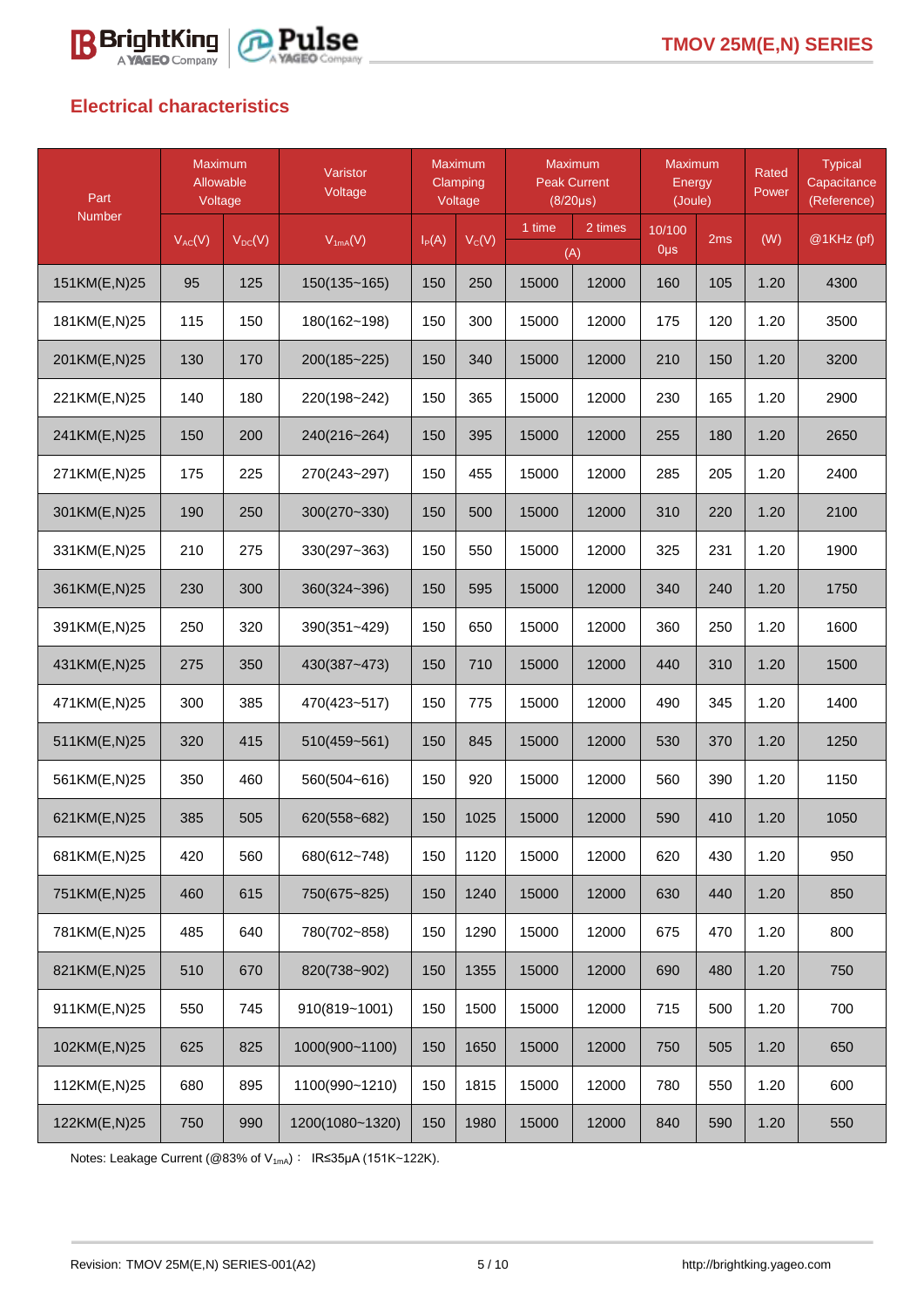



## **Electrical Ratings**

| <b>Items</b>                         | <b>Test Condition/Description</b>                                                                                                                           | Requirement                    |
|--------------------------------------|-------------------------------------------------------------------------------------------------------------------------------------------------------------|--------------------------------|
| Varistor Voltage                     | The voltage between two terminals with the specified measuring<br>current 1mA.DC applied is called Vb.                                                      |                                |
| <b>Maximum Allowable</b><br>Voltage  | The recommended maximum sine wave voltage (RMS) or the<br>Maximum DC voltage can be applied continuously.                                                   |                                |
| <b>Maximum Clamping</b><br>Voltage   | The maximum voltage between two terminals with the<br>specification standard impulse current.<br>Applied waveform: 8/20µs<br>Crest value<br>100             |                                |
|                                      | 90<br>Current (%)<br>50<br>$20\mu s$<br>$\begin{matrix} 10 \\ 0 \end{matrix}$<br>$8\mu s$<br>Time<br>Impulse Width                                          | To meet the<br>Specified value |
| <b>Rated Wattage</b>                 | The maximum average power that can be applied within the<br>specified ambient temperature.                                                                  |                                |
| Energy                               | The maximum energy within the varistor voltage change of $±10\%$<br>when one impulse of 10/1000µs or 2ms is applied.                                        |                                |
| <b>Withstanding Surge</b><br>Current | The maximum current within the varistor voltage change of $±10\%$<br>with the standard impulse current (8/20µs) applied one time.                           |                                |
| Varistor Voltage                     | $\frac{\rm V_{1mA@85^{\circ}\rm C}\text{-}V_{1mA@25^{\circ}\rm C}}{\rm V_{1mA@25^{\circ}\rm C}}\times\frac{1}{60}\times100\%(\%/\rm ^{\circ}\rm C)\Bigg $   | ≤0.05%/℃                       |
| Temp. Coefficient                    | $\frac{V_{1mA@\cdot 40^\circ \text{C}}\cdot V_{1mA@25^\circ \text{C}}}{V_{1mA@25^\circ \text{C}}} \times \frac{1}{65} \times 100\% (\% / ^{\circ}\text{C})$ |                                |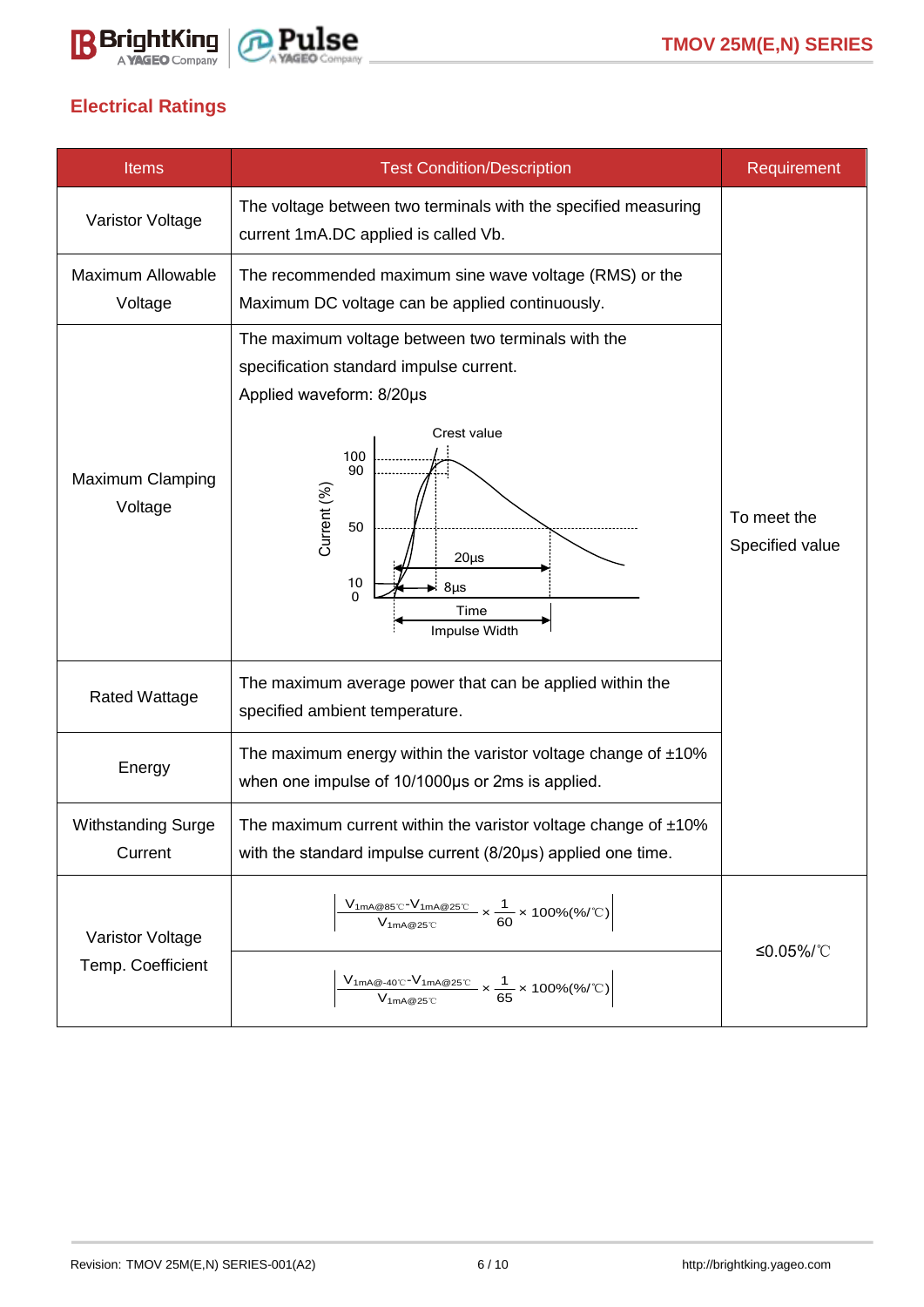

## **Mechanical Characteristics**

| <b>Items</b>                            | <b>Test conditions / Methods</b>                                                                                                                                                                                                                                                                           | <b>Specifications</b>                                             |  |
|-----------------------------------------|------------------------------------------------------------------------------------------------------------------------------------------------------------------------------------------------------------------------------------------------------------------------------------------------------------|-------------------------------------------------------------------|--|
|                                         | Gradually applying the force specified and keeping the unit<br>fixed for $10±1$ sec.                                                                                                                                                                                                                       |                                                                   |  |
| <b>Tensile Strength</b><br>of Terminals | Terminal diameter (mm)<br>Force (kg)<br>$0.5 < d \leq 0.8$<br>1.0<br>$0.8 < d \le 1.25$<br>2.0<br>4.0<br>1.25 < d                                                                                                                                                                                          | No visible damage<br>$ \Delta V_{1mA}/V_{1mA}  \leq 5\%$          |  |
| <b>Bending Strength</b><br>of Terminals | Hold specimen and apply the force specified below to each<br>lead. Bend the specimen to 90°, then return to the original<br>position. Repeat the procedure in the opposite direction.<br>Terminal diameter (mm)<br>Force (kg)<br>$0.5 < d \leq 0.8$<br>0.5<br>$0.8 < d \le 1.25$<br>1.0<br>2.0<br>1.25 < d | No visible damage<br>$ \Delta V_{1mA}/V_{1mA}  \leq 5\%$          |  |
| Vibration                               | Frequency range: 10~55 Hz<br>Amplitude: 0.75mm or 98m/s <sup>2</sup><br>Direction: 3 mutually perpendicular directions, 2hrs each.                                                                                                                                                                         | No visible damage<br>$ \Delta V_{1mA}/V_{1mA}  \leq 5\%$          |  |
| Solder ability                          | Solder Temp: 245±5℃<br>Dipping Time: 2±0.5 sec                                                                                                                                                                                                                                                             | At least 95% of terminal<br>electrode is covered by<br>new solder |  |
| Resistance to<br>Soldering Heat         | Solder Temp: 260±5℃<br>Dipping Time: $\leq 10$ sec                                                                                                                                                                                                                                                         | No visible damage<br>$ \Delta V_{1mA}/V_{1mA}  \leq 10\%$         |  |

## **Reliability**

| <b>Items</b>                       | <b>Test conditions / Methods</b>                                                      |                     |                                                                                                                              |                                            |                                                           | <b>Specifications</b>                                    |
|------------------------------------|---------------------------------------------------------------------------------------|---------------------|------------------------------------------------------------------------------------------------------------------------------|--------------------------------------------|-----------------------------------------------------------|----------------------------------------------------------|
| <b>High Temperature</b><br>Storage | Ambient Temp: 85±2℃<br>Duration: 1000hrs                                              |                     |                                                                                                                              |                                            | $ \Delta V_{1mA}/V_{1mA} $ $\leq 5\%$                     |                                                          |
| Low Temperature<br>Storage         | Ambient Temp: -40±2°C<br>Duration: 1000hrs                                            |                     |                                                                                                                              |                                            | $ \Delta V_{1mA}/V_{1mA}  \leq 5\%$                       |                                                          |
| <b>Humidity</b>                    | Ambient Temp: 40±2℃, 90~95% R.H.<br>Duration: 1000hrs                                 |                     |                                                                                                                              |                                            |                                                           | $ \Delta V_{1mA}/V_{1mA} $ \states 5%                    |
| <b>Temperature Cycle</b>           |                                                                                       | Step<br>1<br>2<br>3 | The conditions shown below shall be repeated 5 cycles<br>Temperature ( $\degree$ C)<br>$-40+3$<br>Room temperature<br>$85+3$ | Period (minutes)<br>30±3<br>$15+3$<br>30±3 |                                                           | No visible damage<br>$ \Delta V_{1mA}/V_{1mA}  \leq 5\%$ |
|                                    |                                                                                       | 4                   | Room temperature                                                                                                             | 15±3                                       |                                                           |                                                          |
| <b>High Temperature</b><br>Load    | Ambient Temp: 85±2°C<br>Duration: 1000hrs<br>Load: Max. Allowable Voltage In AC eara. |                     |                                                                                                                              |                                            | $ \Delta V_{1mA}/V_{1mA}  \leq 10\%$                      |                                                          |
| Damp Heat Load                     | Ambient Temp: 40±2℃, 90~95% R.H.<br>Duration: 1000hrs<br>Load: Max. Allowable Voltage |                     |                                                                                                                              |                                            | No visible damage<br>$ \Delta V_{1mA}/V_{1mA}  \leq 10\%$ |                                                          |
| <b>Voltage Proof</b>               | Metal balls method, 2500Vac 1 min.                                                    |                     |                                                                                                                              |                                            |                                                           | No visible damage                                        |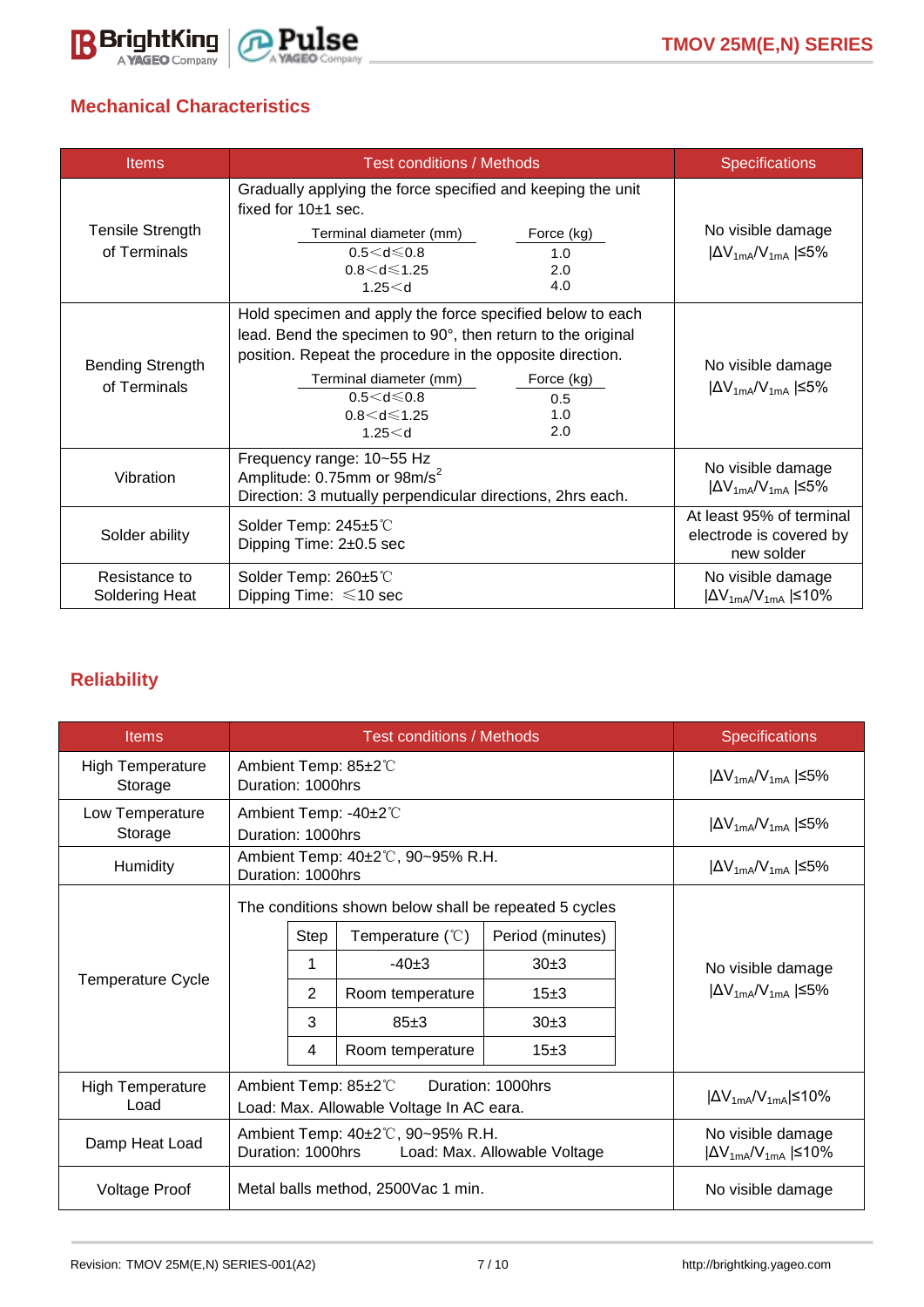

#### **Maximum Leakage Current and Maximum Clamping Voltage Curve**

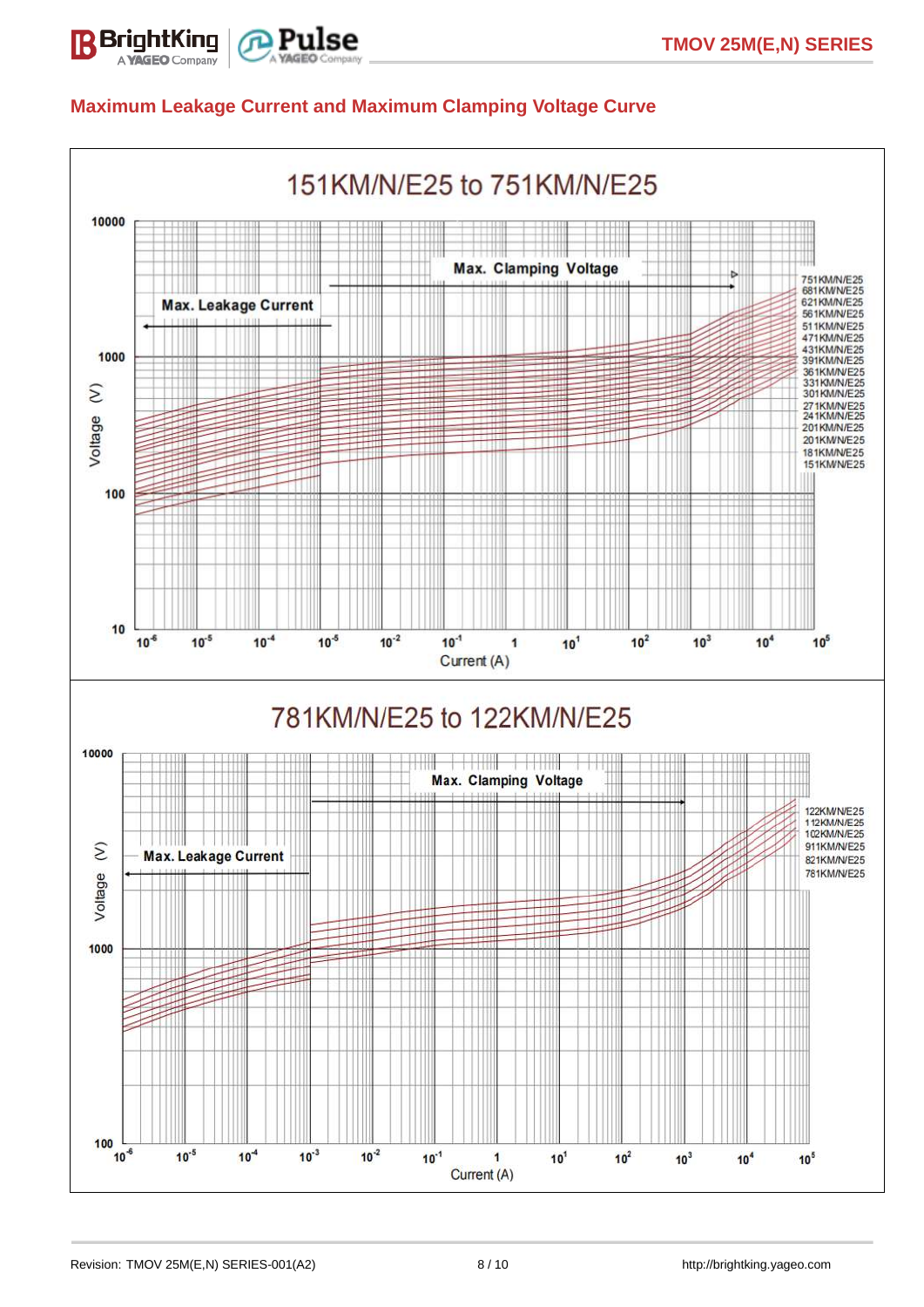

### **Maximum Surge Current Derating Curve**